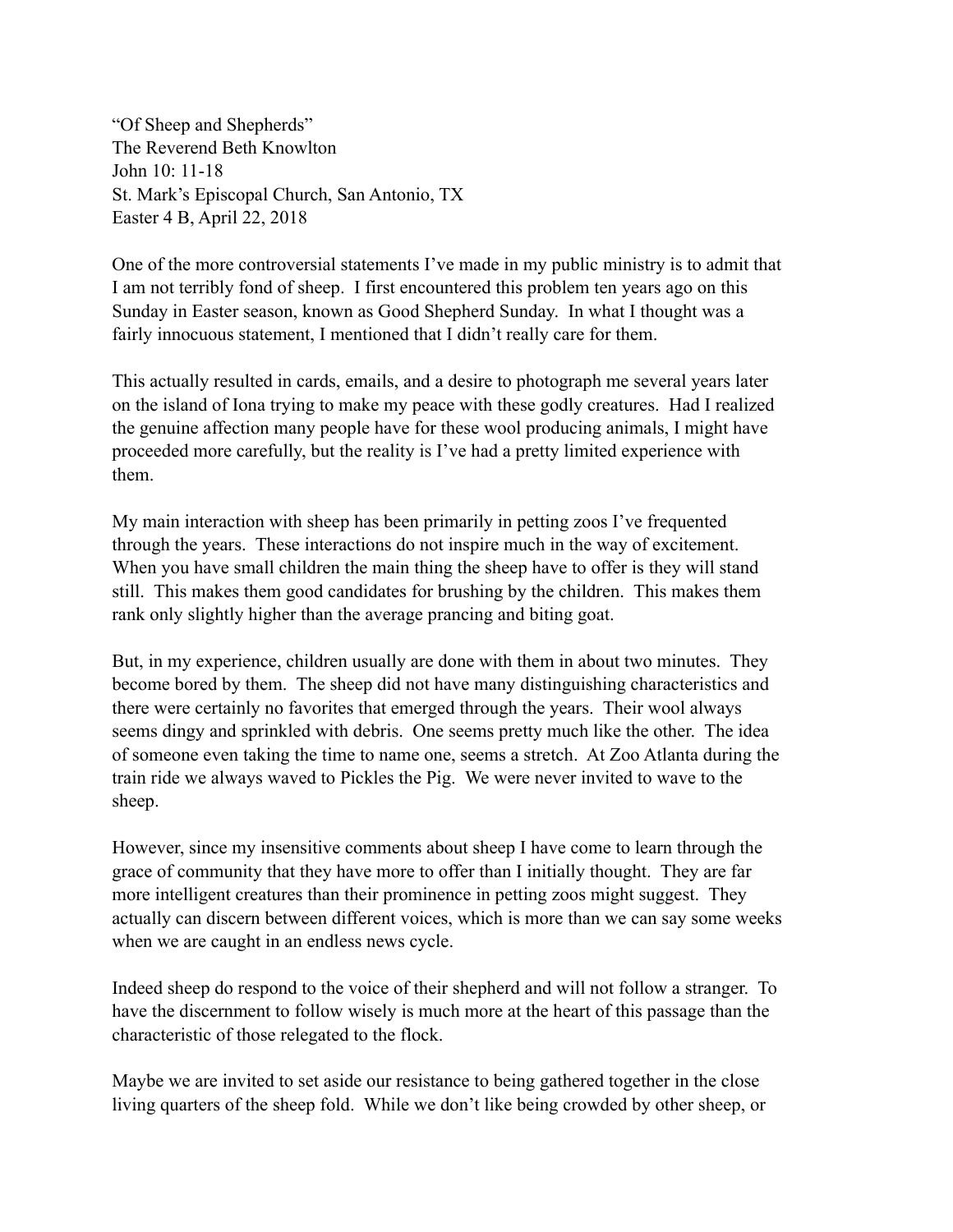being held up by that one that is always going astray, or at least running late, if we are to follow God, this is fairly inevitable. We have to give up our desire for a nice private pasture, with our own special path, plenty of leg room and complimentary beverages.

One of my favorite lines from the rule of life I follow is that we seek and find the presence of God in "the rub of community life."

It is a very understated way of reminding us that in our efforts to simply make our way through life, we are likely to encounter the rub. Sometimes it is full on conflict. But sometimes the more insidious form of separation that can happen in life together is the impatience that comes when we are tired, impatient, bored, overwhelmed, feeling taken advantage of, and under appreciated.

In those subtle "rubs" of community life if we are not intentionally seeking the presence of God, we may awaken to find we have drifted far away from the voice of the Shepherd. We suddenly find ourselves in dangerous territory.

This is when we are likely to hear other voices taking hold-the voices of the thieves and bandits. You know the ones. They subtly tell us that we really are better than most of the herd--we can be better off without it. Instead of seeking the good shepherd, the one who asks us to model our life through humility and offering of ourselves, we start looking for those who would rob us of abundant life.

The thieves and bandits do not only work with our pride. They will access us any way but the straightforward call of the Shepherd. Sometimes they tell us we are even worse than the herd---that we are separated by our own mistakes or inadequacies. We are outside the range of the flock and the Shepherd won't be bothered to go and look for us. The minute we place those shortcomings outside the gaze of the Shepherd's love we start to live compartmentalized lives. Ones that require us to hide, rather than allowing forgiveness and reconciliation to be part of our practice. Instead of being fully present and vulnerable, we fear we need to get our act together before we would dream of rejoining the herd or showing up on a Sunday morning.

Whether through pride or shame, the distance has been established and we are vulnerable to the voices of the thieves and bandits. It is then we need to intentionally seek out the community that models life with the Good Shepherd. When we hear the term "good" shepherd we need to be reminded that it is not just good in the sense of the opposite of bad. No, the good shepherd extends itself to a much fuller offering. It is meant to be a shepherd that we can model ourselves on. Certainly we come to know this in the ministry and life of Jesus. But we also know it in those who transcend themselves in their earthly walk.